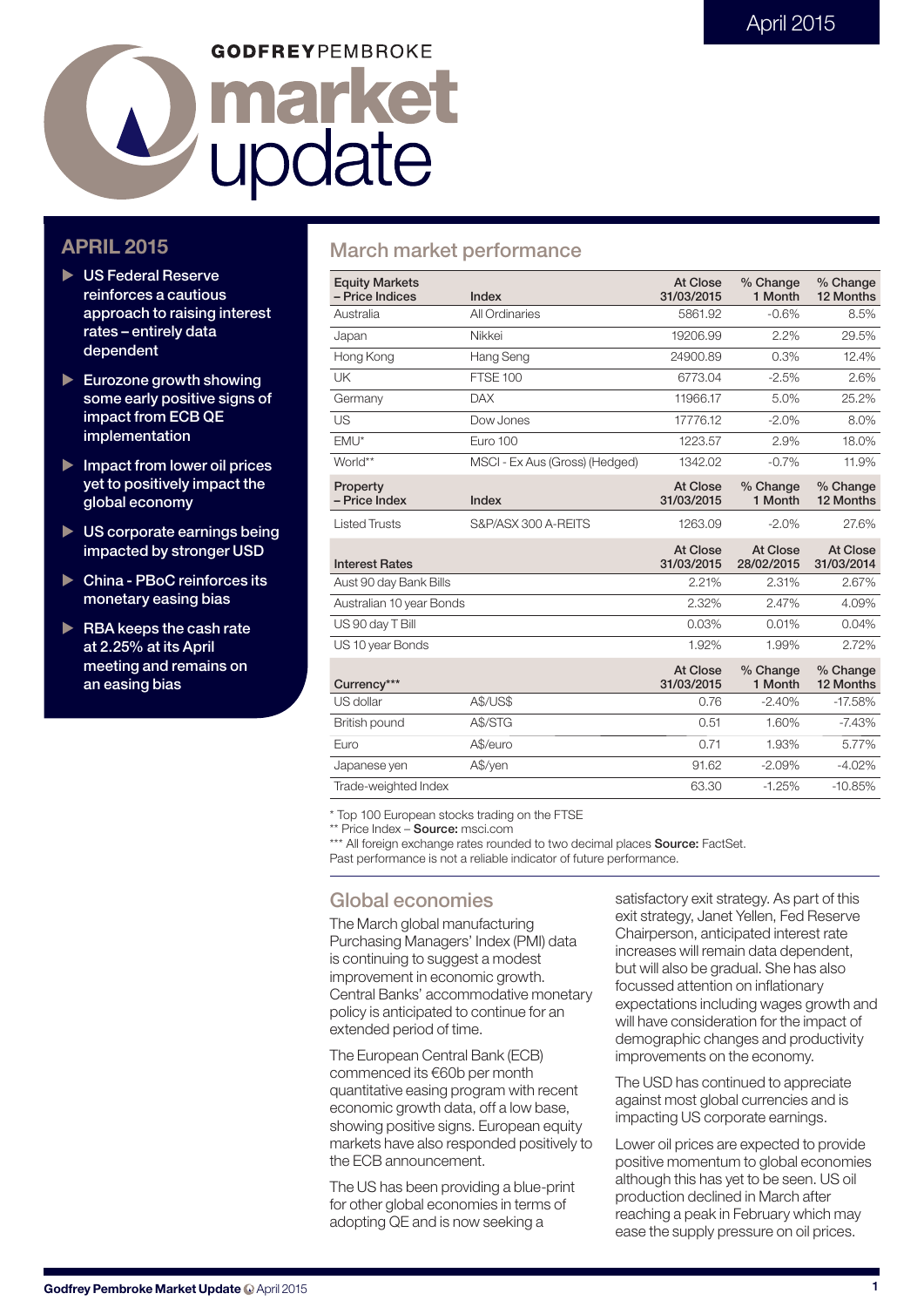

China's PBoC indicated that it remains on an easing bias and has suggested it has a number of tools available to create sufficient stimulus to the economy. This follows the recent interest rate cuts to various deposit and lending rates.

Global equity market volatility continues to increase and is impacted by uncertainties around oil and commodity prices and a mixed global growth outlook. The Earnings Yield/Bond Yield ratios remain extremely favourable for equities despite the prospect of low single digit earnings growth in 2015 which have driven sharemarkets to date.

Given the recent round of monetary easing it's anticipated that global equity markets will continue to trend higher through 2015 but with increased volatility.

The RBA maintained the cash rate at 2.25% but indicated that it retains an easing bias, signalling that further cuts may be necessary.

#### **US**

In the US, Manufacturing PMI increased to 55.3 in March, up from 55.1 in February, indicating a strong end to Q1 2015. This followed the earlier quarter weaker economic data, impacted by severe weather and port strikes.

Following the strong Q3 GDP of 5%, the US economy grew at a revised 2.2% seasonally-adjusted rate in Q4, 2014, revised down from the previous 2.6%. Its expected Q1 2015 GDP will provide a temporary weak result when reported, with the recent economic forecasts dialled down to approximately 1.2%.

US consumer confidence rose strongly in March as the labour market continued to improve and house prices, although growing at a slower pace, have remained resilient.

Janet Yellen delivered an important speech at the research conference. Key points were that the timing of interest rates remains data dependent and any increases will be gradual.

There are special risks and other considerations that policymakers should take into account in the current environment which include the prospect that the economies of the United States and other countries will grow more slowly in the future as a result of both demographic factors and a slower pace of productivity gains from technological advances.

The February CPI for all items was flat on a yoy basis. In February, the index, excluding food and energy, increased by 0.2%.

The S&P/Case Shiller composite price index of 20 metropolitan areas gained 4.6% in January yoy, above the December 4.4% growth rate, indicating that US house prices are still improving albeit at a slower pace compared to 12 months ago.

Oil production declined in the week ending 27 March and remains an important indicator of future oil price directions. The US is now the swing producer and the recent production data indicates that the low oil prices are impacting the high cost oil production areas.

The USD has continued to appreciate against most currencies through Q1, but particularly against the EUR and GBP through March. Over the 12 month period, the USD has strengthened by 28% against the EUR and 22% against the AUD.

According to Factset, the Q1 2015 S&P 500 earnings growth estimates are now at -4.6%, with downward revisions across most sectors, but particularly the Energy Sector. This is the largest downward revision since Q1 2009 (-26.8%) and the Energy Sector accounts for almost half of that downgrade. Severe weather impact would have also had a negative impact on GDP growth and corporate earnings in  $\bigcap$ 1.

The US 2015 earnings growth is currently 5% while the 2016 estimated earnings growth is at 12.4%. The current 12-month forward P/E ratio is 16.7 based on a forward 12-month EPS estimate.

#### **Europe**

Over in Europe, according to the March Markit Flash Eurozone PMI, business activity was higher than anytime over the past 4 years. It appears the improvement was broad based. The Flash Eurozone PMI Composite PMI rose to 54.1 from 53.3 in February.

The early positive recovery, albeit off a low base, should continue to recover, given the ECB's €60b per month QE program has just commenced, and the impact from the lower oil prices has yet to fully impact the general economy. The weak EUR would also be having a positive impact on the Eurozone economy, making exports relatively cheaper.

Employment growth also showed a positive improvement with job creation in the services sector steady at near the February four year high.

Deflationary pressures eased in March. Economists expect preliminary data to show the fall in prices slowed in the Eurozone in March, to an annual -0.1% compared to -0.3% in February.

With Greece having repaid the €460m (£340m) to the International Monetary Fund (IMF), the focus reverts to a refinancing package which may cause further nervousness.

According to the Markit survey UK PMI, the manufacturing sector grew at the fastest rate in eight months in March, bolstered by strong domestic demand and a pick-up in export orders.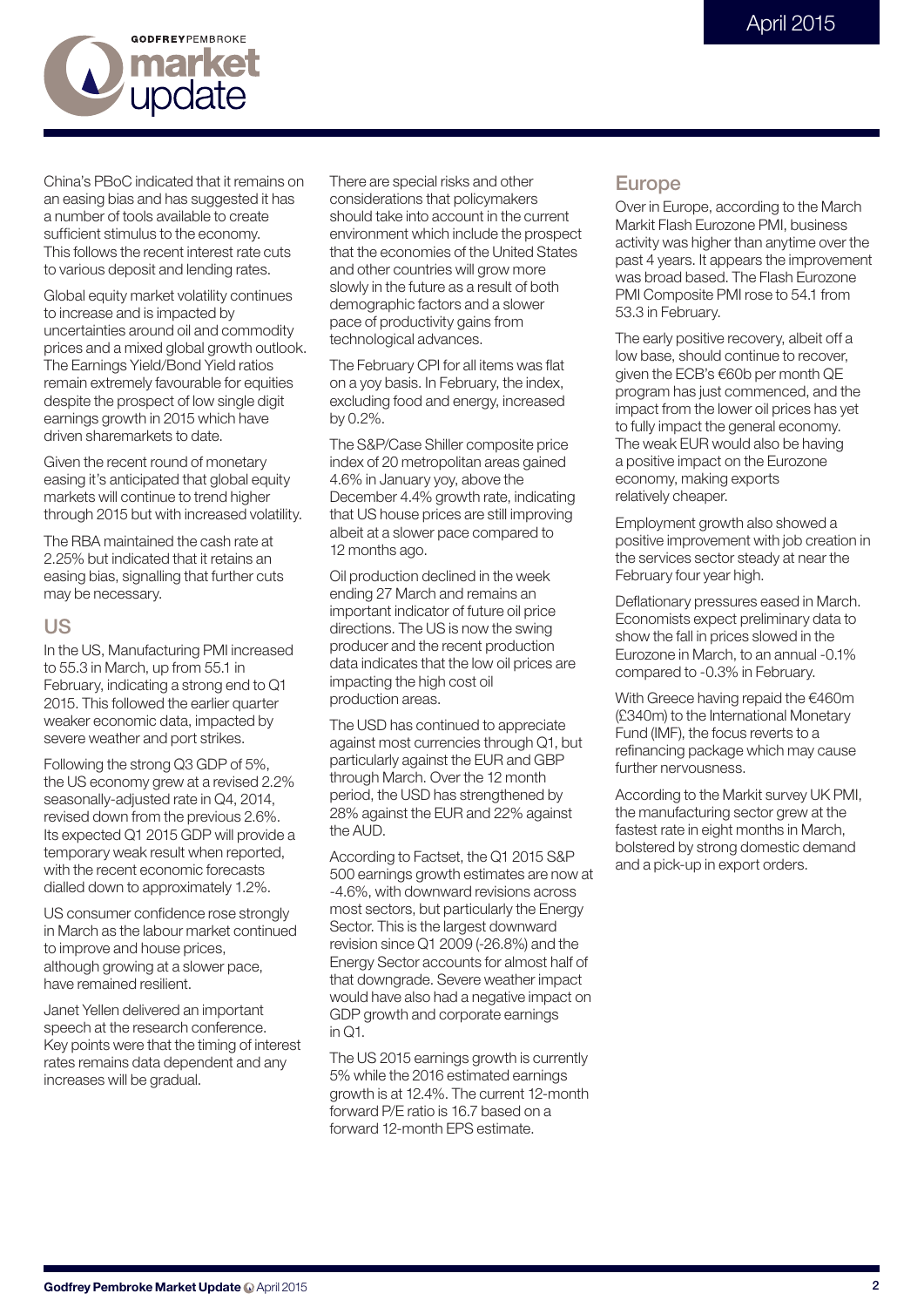

## **China**

According to the Flash China Manufacturing PMI, China manufacturing data was a little softer in March at 49.2, compared to 50.7 in February.

China's policymakers appear to be increasingly comfortable with the idea that the economy is undergoing a structural transition to slower growth and are likely to announce a lower official growth target for 2015 of about 7.0%.

China's PBoC has indicated that it will continue to adopt further monetary easing strategies to stimulate economic growth. This follows the March 25bp interest rate cut to both the 1yr lending rate (to 5.35%) and the deposit rate (to 2.5%). This was after the cut to the Reserve Requirement Ratio (RRR) in early February. Expectations remain high that further PBoC monetary stimulus will continue over coming months.

Interestingly, the IMF expects China GDP to slow to 6.8% in 2015 and to 6.3% in 2016. This is down from the 7.4% in 2014 and is a reflection of the slowdown taking place in China.

China inflation rose 1.4% yoy in February, following the 0.8%, yoy increase in January. The rise in inflation for the period was attributed by officials to China's Lunar New Year celebrations.

This reinforces the weakness in the economy and keeping pressures on policymakers to inject more stimuli.

#### **Asia region**

Over to Japan, the Gross Domestic Product (GDP) expanded 0.40% in Q4 2014 quarter on quarter.

The economy rebounded in Q4 as the negative impact of the VAT hike faded and the weakening of the yen and lower oil prices bolstered business sentiment. More recent economic data suggest that private consumption is now supporting growth, reflecting improvements in the labour market and rising wages.

Against this backdrop, consumer confidence hit a six-month high in February. However, despite moderating, the manufacturing PMI remained in expansion mode in March for the 10th consecutive month.

In India, the March manufacturing activity grew at the fastest pace in four months, driven by a rise in output and new orders. The HSBC Manufacturing PMI rose to 52.1 points in March as against 51.2 in February.

The IMF expects the Indian economy to more than double in size in the 10-year period finishing in 2019. IMF expects India's growth to pick up to 7.2% in the financial year ending in March 2015 and accelerate further to 7.5% in the next fiscal year. At that pace, India will be the fastest-growing large economy in the world.

India's higher growth rate is backed by the country's demographic features with more than 50% of India's population currently below the age of 25 and more than 12 million people enter the labour market every year. The IMF expects by 2030, India will have the largest labour force in the world.

#### **Australia**

Manufacturing PMI in Australia increased to 46.29 in March from 45.41 in February.

The RBA kept the cash rate at 2.25% at its early April meeting. The wording indicates that the RBA continues to be on an easing bias and will cut interest rates further if the data deems it necessary.

The Government released a Tax Discussion paper as it attempts to focus attention on key economic strategies rather than the Leadership issue that has dogged the Federal Government over recent months. Dividend imputation is a key point of discussion and any decision to remove it will have broader ramification for shareholders.

Online retail experienced strong growth in February, with sales growing at 1.7%, compared to 0.3% in January. The annual growth is estimated at 8.7% yoy.

Monthly growth in business credit has overtaken growth in housing credit. According to the latest RBA lending data, housing finance balances grew by 0.5% in February. Business credit balances grew by 0.6% in February. Annual business credit growth is 5.6% while the annual growth rate in housing credit is 7.2%.

However, the latest APRA banking statistics put the growth in business lending much higher, at 1.2% in February and 9.3% over the 12 months to February.

Among the major banks, APRA data shows ANZ's business lending book growing by 7.1% over the past 12 months, Commonwealth Bank's by 7.2%, National Australia Bank's by 6.6% and Westpac's by 13.9 %.

With the inflation rate well within the 2–3% RBA target range and with the prospect of lower interest rates and subdued wages growth, the prospect of continued low inflation rates is anticipated to keep the RBA in an accommodative mode.

Australia's unemployment rate eased from its 12 year high to 6.3%, as jobs were added to the economy and more people dropped out of the labour force.

The Westpac-Melbourne Institute Index of Consumer Sentiment eased 1.2 % in March to 99.5. Westpac also cited a steep rise in petrol prices (averaging 14 cents a litre) and relatively weak economic growth figures released last week as reasons why confidence may have fallen.

CoreLogic RP Data house prices report for March shows a rise of 1.4% across the eight capital cities after the 0.3% February rise. Sydney remains the standout with prices up another 3.0% in March. The annual rise in Sydney is 13.9%. Apart from Melbourne, the other capital cities have struggled to keep ahead of inflation.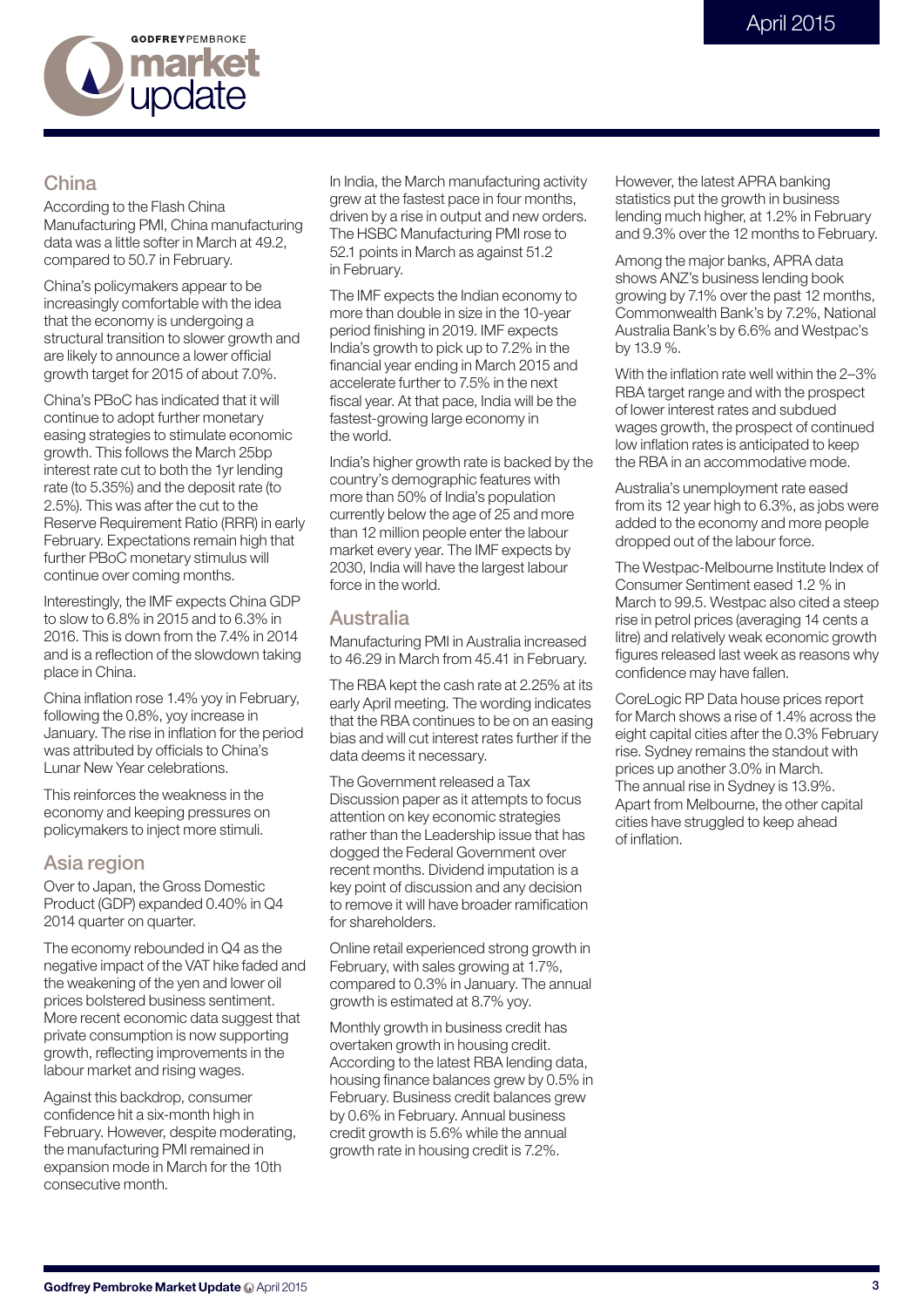

## **EQUITY MARKETS**

- The MSCI World ex Aus was down -0.7% in March
- The China Shanghai Composite Index continued its strong recovery, up 13.2% in March
- The German DAX Index was a stand out, up a further 5%
- The broader Furo 100 was up 2.9%.
- The Japanese Nikkei Index was up 2.2%.
- The US Dow Jones Equity Index was down -2.0% in March
- Australia was slightly lower, with the S&P/ASX All Ordinaries Index, down -0.6%.

## **Australian equities**

|            | Index/Benchmark (% pa)        | 1 Yr     | 3 Yrs     | 5 Yrs     | 7 Yrs     |
|------------|-------------------------------|----------|-----------|-----------|-----------|
| Australian | S&P/ASX 300 Acc.              | 13.90%   | 15.31%    | 8.32%     | 5.82%     |
|            | S&P/ASX 50 Acc.               | 14.15%   | 17.18%    | $9.20\%$  | 7.09%     |
|            | S&P/ASX Small Ordinaries Acc. | $2.30\%$ | $-1.72\%$ | $-0.30\%$ | $-2.39\%$ |

The S&P/ASX 300 Index was down -0.62% and gave back some of the strong February gains. This was on the back of weaker commodity prices and weaker Chinese economic data that impacted, in particular, the Materials Sector. Volatility in equity markets has continued to increase as investors seek to understand the impact from higher US interest rates while at the same time continuing to seek income from Australian equities. However, domestically, interest rate markets are pricing in further RBA cuts to the cash rate over coming months and this is anticipated to provide some underpinning for the Australian equity market.

The S&P/ASX 300 Industrials Index was higher by 0.76% in March, while the S&P/ASX 300 Industrials Accumulation Index was up 1.15%. The 12 month S&P/ASX 300 Industrials Accumulation Index was up 20.8%.This strong result from the non Resources sectors of the market reflected the prospect that the RBA will continue its easing monetary policy and lower rates further over coming months. The Financials Ex AREIT Accumulation Index was up 2.0%.

The broader S&P/ASX All Ordinaries Index was down -0.62% in March and on a 12 month basis, the Index was up 8.5%.

The large market caps represented by the S&P/ASX 50 Index had a similar performance, down -0.68% in March and on a 12 month basis the Index was up 9.03%. The S&P/ASX 50 Accumulation Index was up 14.15% in the 12 months ending 31 March 2015.

Unlike February, when all ASX sectors were higher, March provided significant divergences across sectors. The strong performers in March were the Information Technology, Healthcare and Financials (ex Property) sectors that were up 3.7%, 2.4% and 2.0% respectively. The weakest performers were the Energy, Materials and Property sectors that were down -5.7%, -4.5% and -2.0% respectively.

| Sector                        | 1 Mth    | 3 Mths   | 1Yr      |
|-------------------------------|----------|----------|----------|
| Energy                        | $-5.7\%$ | $-3.7\%$ | $-16.6%$ |
| <b>Materials</b>              | $-4.5%$  | 7.7%     | $-4.8%$  |
| Industrial                    | 1.8%     | $9.0\%$  | 17.9%    |
| <b>Consumer Discretionary</b> | 0.1%     | 13.9%    | 12.2%    |
| <b>Consumer Staples</b>       | $-0.6%$  | 4.1%     | 0.4%     |
| <b>Health Care</b>            | 2.4%     | 12.2%    | 36.4%    |
| Financials (ex Property)      | 2.0%     | 14.1%    | 20.7%    |
| Info Tech                     | 3.7%     | 9.4%     | 9.3%     |
| <b>Telcos</b>                 | 0.1%     | 8.9%     | 31.1%    |
| <b>Utilities</b>              | $-0.5%$  | 13.8%    | 26.0%    |
| Property                      | $-2.0\%$ | 9.2%     | 34.4%    |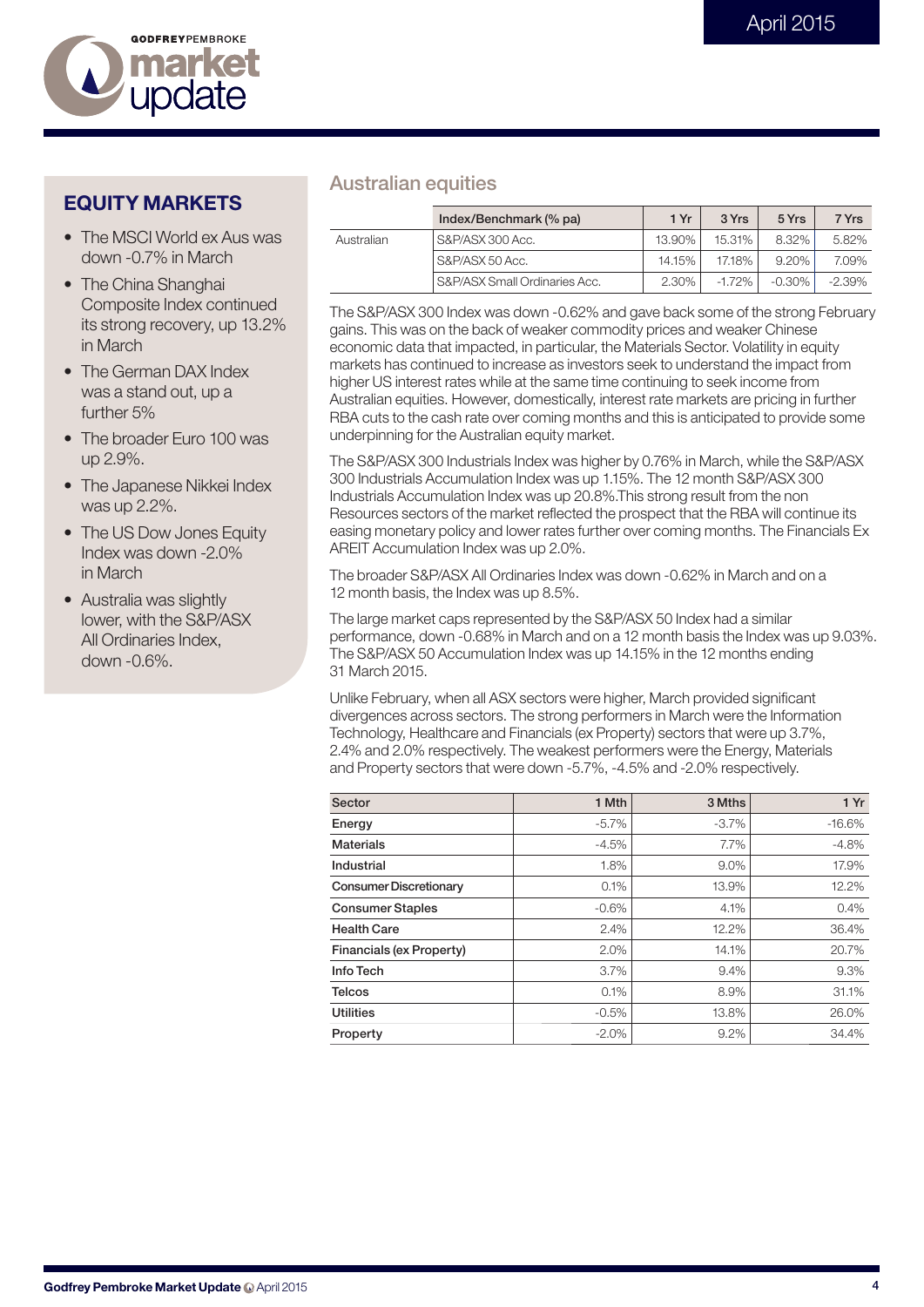

# **Big movers this month**

#### **Going up**

- 个 Information Technology 3.7%
- 个 **Healthcare** 2.4%
- 个 Financials (ex Property) 2.0%

#### **Going down**

- ↓ **Energy** -5.7%
- ↓ **Materials** -4.5%

#### **Global Equities**

|          | Index/Benchmark (% pa)             | 1 Yr   | 3 Yrs  | 5 Yrs  | 7 Yrs  |
|----------|------------------------------------|--------|--------|--------|--------|
| Global   | MSCI World Ex Aus (Gross) (Hedged) | 14.64% | 16.23% | 12.03% | 7.22%  |
|          | MSCI World \$A Hedged (Gross)      | 14.34% | 15.79% | 11.72% | 6.21%  |
|          | MSCI World Small Cap (\$A)         | 26.09% | 26.10% | 16.72% | 11.42% |
| Emerging | <b>MSCI Emerging Mkts Free</b>     | 11.31% | 6.82%  | 5.91%  | 4.27%  |
|          | MSCI AC Far East Free (ex Japan)   | 13.38% | 8.09%  | 7.19%  | 0.05%  |

Global equity markets had a divergent performance in March, with the US markets lower (S&P 500 down -1.74%), while the European markets performed strongly, namely Germany (+5.0%) and France (+1.7%). The Asian markets were not left behind with the China Shanghai Composite Index up 13.2% and the Japanese Nikkei up 2.2%. There is little doubt the European equity market is a beneficiary of the ECB announcement of  $a \in 60b$  QE program and the prospect of more to come over the next few years. The weaker US Q1 2015 economic data and the stronger USD, impacted on corporate earnings. These factors, combined with the continued uncertainty over the timing of the US Federal Reserve interest rate increases all impacted on the US equity market in March.

Over the 12 months to 31 March 2015, the best performers were the exceptionally strong Shanghai Composite Index, the Nikkei and German DAX, up 84.3%, 29.5% and 25.2% respectively. The S&P 500 Index was up 10.4%, the Dow Jones Index up 8%, Hong Kong Hang Seng Index up 12.4% and the Euro 100 up 18.0%. In contrast, the worst performer was the UK FTSE up 2.6%.

#### **Property**

|            | Index/Benchmark (% pa)                | 1 Yr   | 3 Yrs  | 5 Yrs  | 7 Yrs |
|------------|---------------------------------------|--------|--------|--------|-------|
| Australian | S&P/ASX 300 A-REIT Acc                | 34.39% | 22.56% | 14.41% | 2.24% |
| Global     | FTSE EPRA/NAREIT Dv ex AUS TR Hdg AUD | 26.58% | 18.80% | 16.14% | 7.99% |

The S&P/ASX 300 A-REIT Accumulation Index's strong run ended in March with the index down -2.0%. The index underperformed the broader Australian market as measured by the All Ordinaries Accumulation Index, which was down -0.03%.

On a 12 month rolling basis, the Australian listed property market, as measured by the S&P/ASX 300, A-REIT Accumulation Index was up 34.4%, which significantly outperformed the ASX300 Accumulation Index which was up 13.91%.

Over 1 and 3 years, Australian REITs (A-REITs) outperformed global REITs while this was reversed over 5 and 7 years. Global property, as represented by the FTSE EPRA/ NAREIT Index, was up 26.58% over the rolling 1 year period.